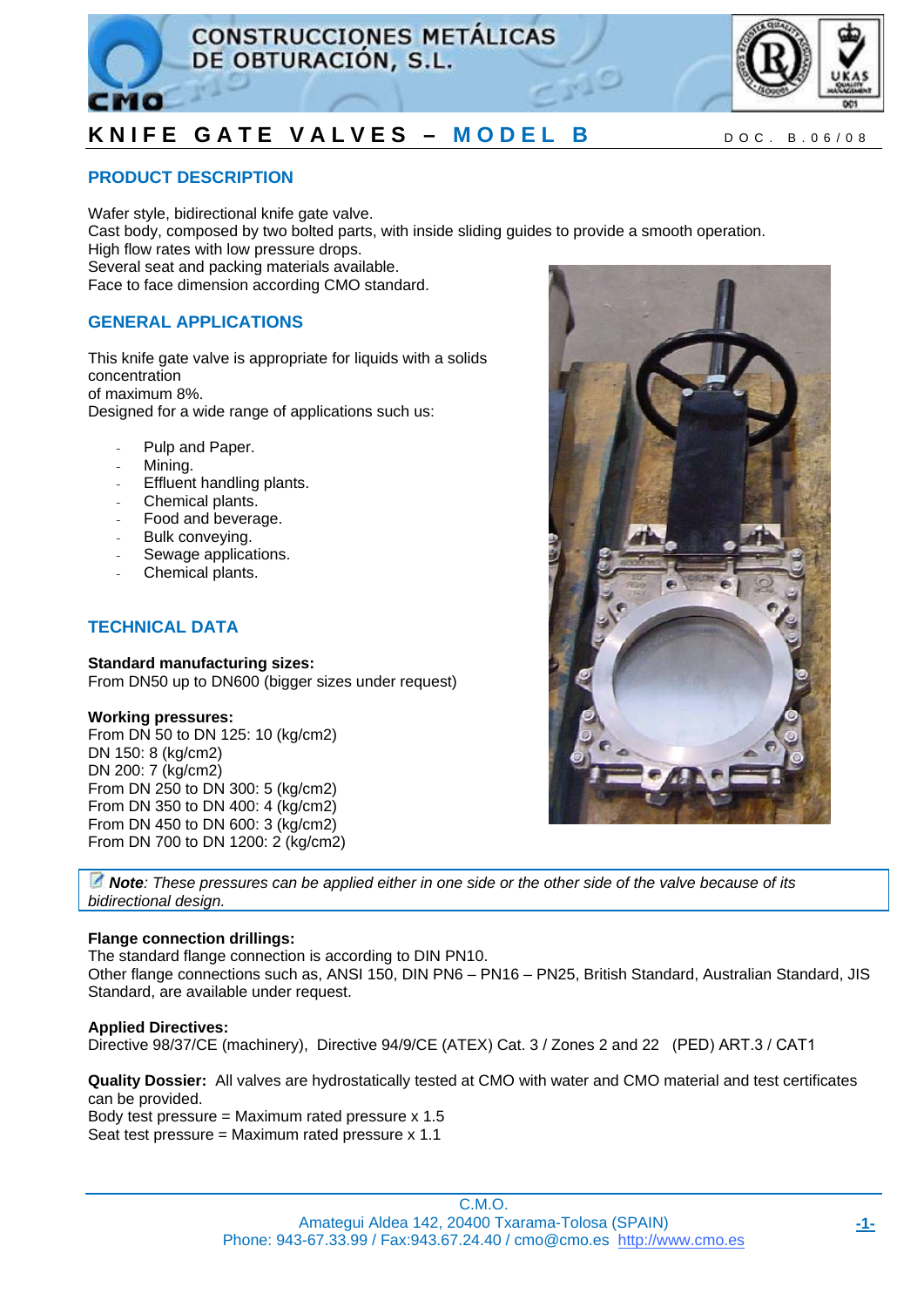



## **ADVANTAGES OF CMO "MODEL B"COMPARING WITH SIMILAR PRODUCTS**

The main characteristic of this knife gate valve is that it has full and continuous bore. This means that in open position it has no cavity, therefore there are no turbulences in the fluid.

The type B Is constructed with two body half design. The inside surface of the two bodies is machined and they are assembled with bolts creating a solid block.

The valve gate slides inside of the two body parts thanks to several RCH 1000 nylon sliding guides installed inside of the bodies.

The stem protection hood is independent from the hand wheel fixing system, so the hood can be removed without removing the hand wheel. This point allows normal maintenance operations like greasing of the spindle, etc.

The spindle (stem) of the CMO valve is made of stainless steel 18/8. This point is very important because there are manufacturers that manufacture it with 13% CR and it gets rusty in a very short time.

The hand wheel of the manual actuator is made of nodular iron GGG-50. Some manufacturers manufacture it on normal cast iron and they can break easily when receiving any big torque or knock.

The bridge of the CMO manual actuator is manufactured in a compact way, with the bronze nut protected in a greased and closed box. This point gives the possibility to move it with a key even without the hand wheel (in other manufacturer valves this is not possible).

The pneumatic actuator upper and lower caps are made of nodular iron GGG-50, therefore their resistance to the knocks is very high. This characteristic is essential in this type of pneumatic cylinder. Special care must be taken with cylinders with covers in aluminium or cast iron

The sealing o-rings of the pneumatic cylinders are commercial and they can be bought all over the world, it is not needed, therefore, to contact CMO every time that these spares are needed.

## **STANDARD MANUFACTURING MATERIALS (OPTIONS 1 AND 2)**





| POS.           | <b>DESCRIPTION</b> | OPTION 1         | OPTION <sub>2</sub> |
|----------------|--------------------|------------------|---------------------|
|                | <b>BODY</b>        | GG25             | CF <sub>8</sub> M   |
| $\overline{2}$ | <b>KNIFE</b>       | 304              | 316                 |
| 3              | PACKING GLAND      | <b>ALUMINIUM</b> | CF8M                |
| 4              | PACKING            | SYNTET.+PTFE     | SYNTET, +PTFE       |
| 5              | 0-RING             | <b>EPDM</b>      | EPDM                |
| 6              | <b>STUD</b>        | STEEL+ZINC       | 316                 |
| 7              | <b>SUPPORT</b>     | <b>STEEL</b>     | STEEL               |
| 8              | <b>SOCKET</b>      | 316              | 316                 |
| 9              | <b>JOINT</b>       | <b>EPDM</b>      | <b>EPDM</b>         |
| 10             | <b>SOCKET</b>      | CF8M             | CF8M                |
| 11             | SPLINDE            | 303              | 303                 |
| 12             | <b>STEM NUT</b>    | <b>BRONZE</b>    | <b>BRONZE</b>       |
| 13             | <b>NUT</b>         | ST44.2+ZINC      | ST44.2+ZINC         |
| 14             | <b>YOKE</b>        | <b>STEEL</b>     | <b>STEEL</b>        |
| 15             | HANDWHEEL          | NODULAR IRON     | NODULAR IRON        |
| 16             | HOOD               | <b>STEEL</b>     | <b>STEEL</b>        |
| 17             | BOLTS/NUTS/WASHERS | 304              | 316                 |
| 18             | BOLTS/NUTS/WASHERS | <b>STEEL</b>     | STEEL               |
| 19             | BOLTS/WASHERS      | <b>STEEL</b>     | 316                 |

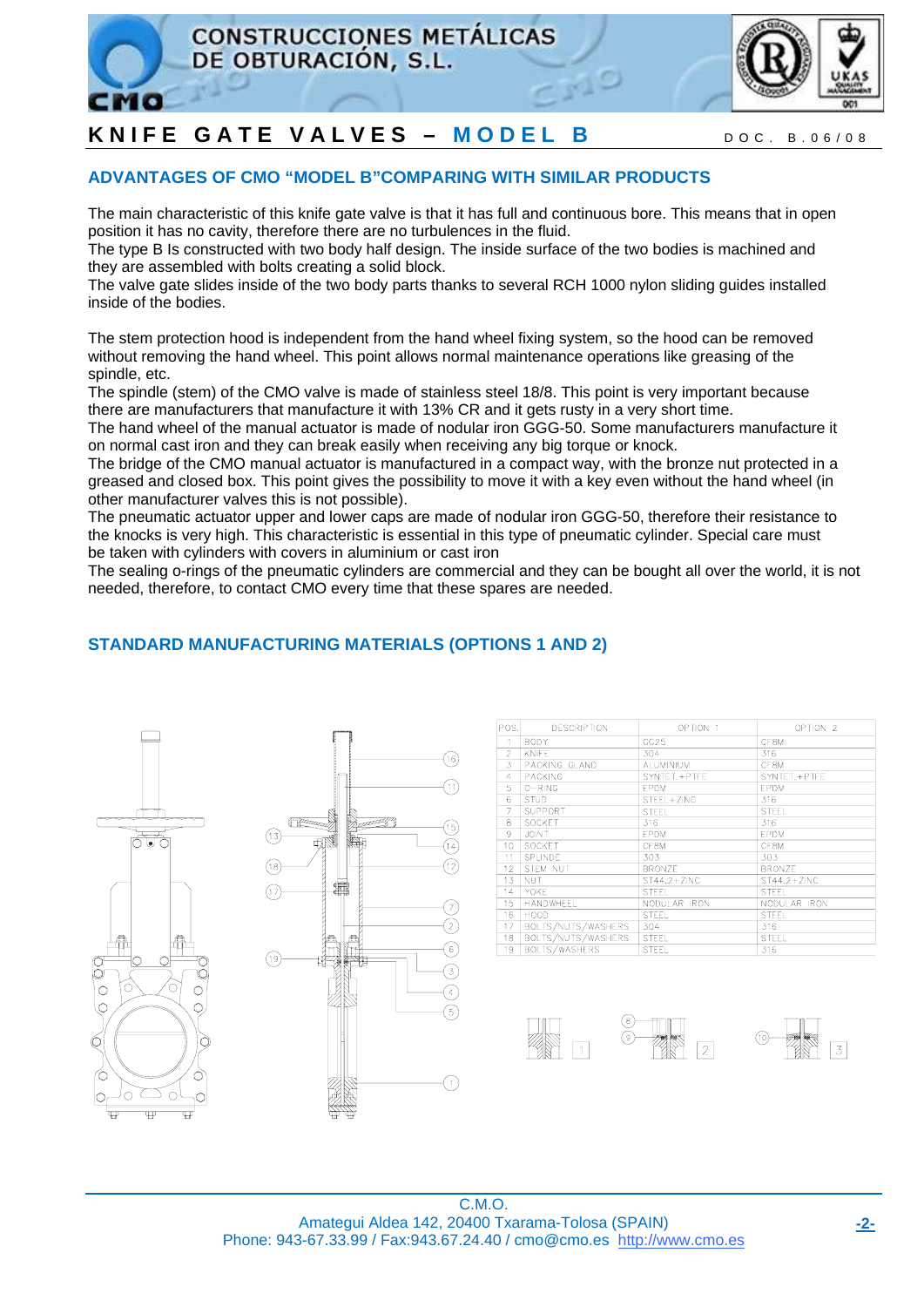



## **DESIGN FEATURES IN DETAIL**

## **1) BODY**

Wafer style cast body with reinforcing ribs, composed by two bolted parts, with inside RCH1000 nylon sliding guides to provide a smooth operation.

The inside surface of the two bodies is machined and they are assembled with bolts creating a solid block. It has full and continuous bore and in open position it has no cavity, therefore there are no turbulences in the fluid, it provides high flow rates and the pressure drop is minimal.

For sizes bigger than DN600 the construction of the body is fabricated in carbon steel with reinforcement ribs to withstand the maximum rated pressure.

The standard manufacturing materials are GG25 cast iron and CF8M stainless steel. Other materials like GGG50 nodular cast iron, A216WCB carbon steel and stainless steel alloys (AISI316Ti, Duplex, 254SMO, Uranus B6 ….) under request. Cast iron or steel valves are painted as standard with 80 microns anticorrosive protection of EPOXY (colour RAL 5015). Other anticorrosive protections available under request.

## **2) GATE**

The standard manufacturing materials are AISI304 stainless steel for cast iron body valve and AISI316 stainless steel for CF8M stainless steel body valve. Other materials or combinations can be supplied under request. The gate is polished in both sides to provide a smooth contact surface with the sealing joint. At the same time the gate wedge is rounded to avoid cutting of the sealing. Several polishing grades, anti abrasion treatments and modifications are available to adapt the valve to the customer requirements.

## **3) SEAT**

Three different seat constructions are available according to the application in which the knife gate valve will work as follows:



Seat number 1: Metal to metal seat. This seat construction does not include any resilient sealing and the estimated leakage (considering water) is 1.5% of the flow.

Seat number 2: Standard soft seated valve. This seat construction includes a resilient joint that is held on the valve body by an AISI316 stainless steel retaining ring. Considering that the valve is bidirectional it has two joints. Seat number 3: Soft seated valve with reinforced socket. This seat construction includes a resilient joint that is held on the valve body by a reinforced socket with two functions (protect the valve body from abrasion and clean the gate when the valve is working with particles that stick on the gate). Considering that the valve is bidirectional it has two joints and two reinforced sockets.

*Note: The three seat numbers can be supplied also with deflector. The deflector is a conical shaped ring located on the valve inlet with two functions (protect the valve body from abrasion and guide the flow to the centre of the*  valve). Three materials are available for reinforced socket and deflector (CA-15 steel, CF8M and Ni-hard).

## **Resilient Seat Materials**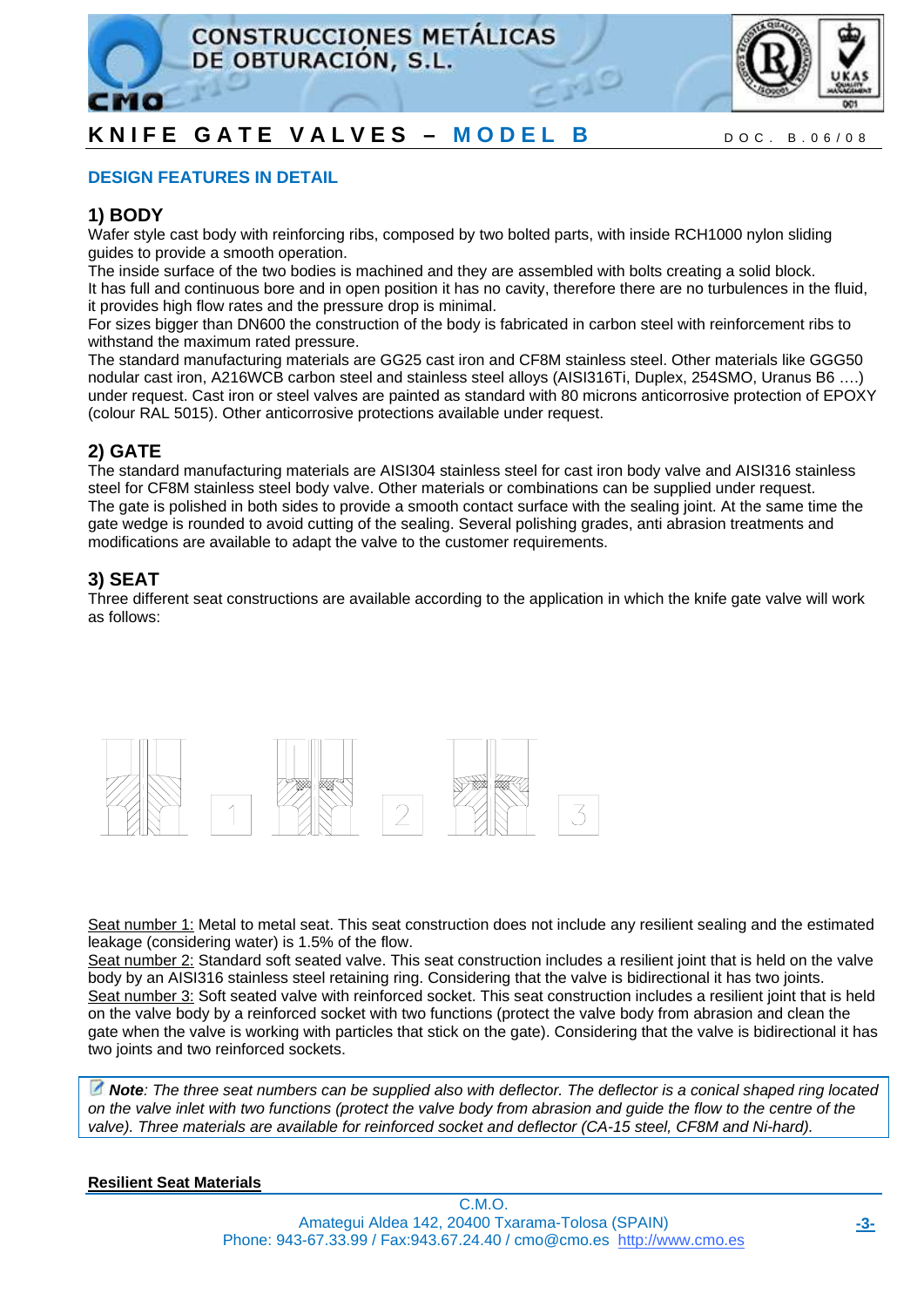



## **EPDM**

This is the standard resilient seat installed on CMO valves. It can be used in many applications, but generally it is used for water and products diluited in water at temperatures not higher than 90ºC.The EPDM rubber can also be used for abrasive products. It provides 100% tightness.

## **NITRILE**

It is used for greasy fluids or oils at temperatures not higher than 90 ºC. It provides 100% tightness.

## **VITON**

Appropriate for corrosive products and high temperatures up to 190ºC in continuous and picks of 210ºC. It provides 100% tightness.

## **SYLICONE**

The silicone is used mainly into the food industry and pharmaceutical products with temperatures not higher than 200ºC. It provides 100% tightness.

*Note: In some applications other different resilient materials are used as, for example, hypalon, butile and natural rubber. Please contact with us in case of such request.* 

## **PTFE**

It is used for corrosive products and PH from 2 to 12. This sealing material does not proved 100% tightness. The estimated leakage is 0.5% of the total flow.

## **4) PACKING**

As standard the packing is composed by three lines with an EPDM o-ring in the middle. It provides the tightness between the body and the gate and avoids any kind of leakage to the atmosphere.

The packing is located in an easily accessible place and can be changed without dismantling the valve from the pipeline.

Several types of packing can be supplied according to the different applications in which the valve can be located as follows:

## **GREASED COTTON (Recommended for hydraulic services)**

This packing is made with cotton threads and has impregnated both the inside and the outside with tallow. It is manufactured by the solid system. It is a packing for general use in hydraulic services for pumps as well as for valves.

 $P(bar) = 10 / T = 100°C PH = 6-8$ 

## **DRY COTTON**

This packing is made with cotton threads. It is manufactured by the solid system. This is a packing only for solid products.

```
P(bar) = 0.5 / T = 100°C PH = 6-8
```
## **COTTON + P.T.F.E.**

This packing is made with cotton threads and has the inside and outside impregnated with P.T.F.E. It is manufactured by the solid system. It is a packing for general use in hydraulic services for pumps as well as for valves.

```
P(bar) = 30 / T = 120°C PH = 6-8
```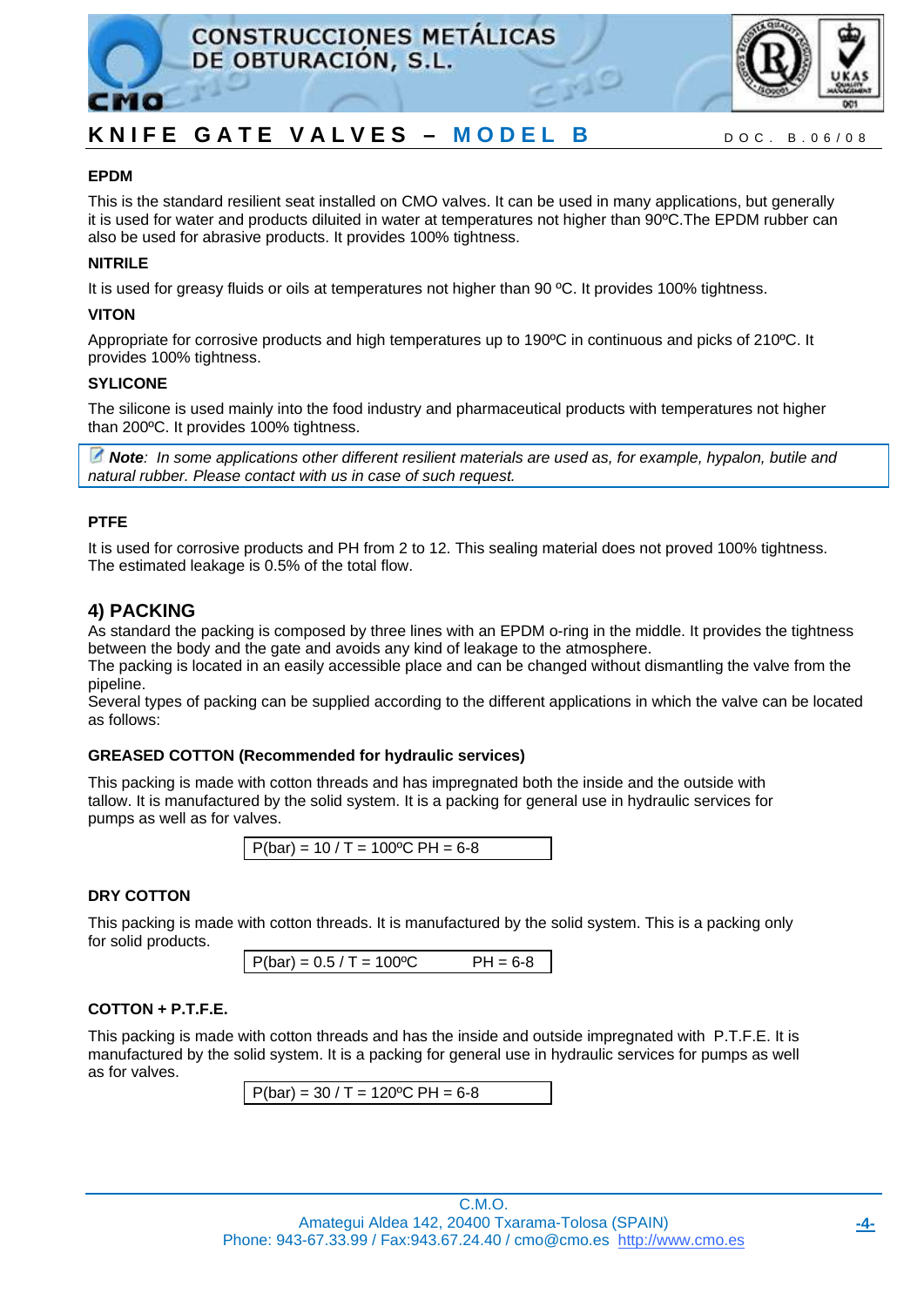



## **P.T.F.E. LUBRICATED**

It is made of PTFE filament threads which are impregnated using vaccum with a dispersion of PTFE and a special lubricant which helps the work at high speed.

It is braided by the diagonal system. Suitable for valves and pumps working with nearly all the fluids, specially the more corrosives, including concentrated oils and oxidants. It is also suitable for fluids with solid contents.

 $P(bar) = 100/T = -200+270 °C$  PH = 0-14

## **GRAPHITE FILAMENT**

It is made of graphite threads of high purity. It is braided by the diagonal system and impregnated with a small quantity of graphite and lubricant which helps to reduce the porosity and makes easier the running.

It is a packing with low friction coefficient and high heat conductivity.

Is has a wide range of applications, as the graphite withstands the steam, water, oils, solvents, alkalis and most of the acids.

The chemical products that attack this packing are strong oxifiers as the oleum, the fuming nitric acids, the diochramates and the oxygene.

 $P(bar) = 40 / T = 650°C PH = 0-14$ 

## **CERAMIC FIBER**

It is made with ceramic threads. Its application is only for air or gas at high temperature and low pressure.

 $P(bar) = 0.3 / T = 1400°C$  PH = 0-14

## **5) SPINDLE (STEM)**

The spindle (stem) of the CMO valve is made of stainless steel 18/8. This provides a high resistance and long corrosion resistant life.

The valve design can be with rising or non rising stem construction. When rising stem construction is manufactured a stem protection hood is supplied that protects the stem from dust and dirty and, at the same time, keeps the stem lubricated.

## **6) PACKING GLANDS**

The packing glands give the possibility to apply a uniform pressing force on the packing to ensure the tightness of the packing. As standard cast iron body valves include aluminium packing glands and stainless steel body valves include CF8M stainless steel packing glands.

## **7) ACTUATORS**

All kind of actuators can be supplied with the advantage that CMO design is completely interchangeable. The design gives the possibility to the customer to change the actuators by their own. Normally there is no need of any extra mounting kit and in the cases that it is necessary CMO provides it.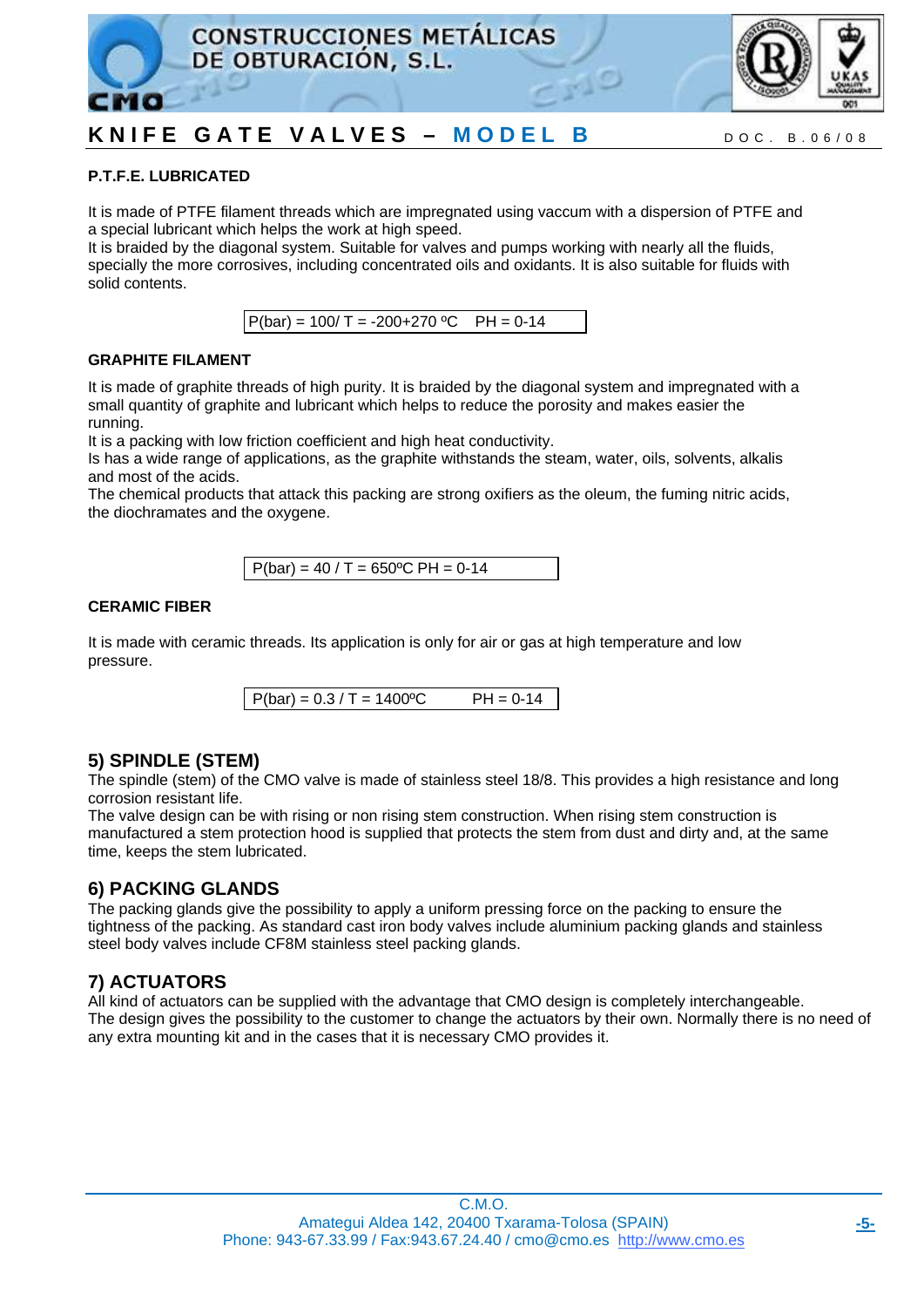



## **ACCESSORIES**

Several types of accessories are available to adapt the valve to specific working conditions, such as:

#### **Mirror Polished Gate**

The mirror polished gate is specially recommended for food industry and applications were the solids can stick on the gate. The mirror polished gate is an alternative to solve such kind issues.

#### **PTFE Lined Gate**

As the mirror polished gate, it improves the performance of the valve against the adherence.

#### **Stellited gate**

Addition of stellite material on the gate wedge to protect it from abrasion.

#### **Scraper in the packing**

It cleans the gate during the opening movement to avoid the damage of the packing.

#### **Air injection in the packing gland**

Injecting air inside of the packing (stuffing box) an air chamber is created that improves the tightness of it.

#### **Heating jacket**

Recommended in applications in which the working fluid can get hard inside of the body casing. The heating jacket keeps the body temperature constant avoiding solidification of the working media.

#### **Bonnet**

The valve can be supplied with bonnet to avoid leakage to the atmosphere when it is working with air or gases.

#### **Square design**

Square design is also available when through going knife gate valve is requested for square connecting flanges.

#### **Flushing holes in body**

Several holes can be drilled on the body to flush air, steam or other fluid for cleaning of the valve seat.

#### **Mechanical Limit Switches, Inductive Switches and Positioners**

Limit switches for punctual valve position indication and positioners for continuous valve position indication.

#### **Solenoid valves**

For air distribution into pneumatic actuators

#### **Connection electrical boxes, electrical wiring and pneumatic piping**

Completely assembled units with all accessories can be supplied.

#### **Stroke limiting mechanical stops**

**Mechanical locking device**  Allows the locking of the valve in a fixed position during long periods

#### **Emergency manual actuator (hand wheel /gear box)**

For emergency operation of the valve in case of power failure

### **Triangular (V-notch) with indication rule**

Recommended for flow regulation purposes According to the opening percentage of the valve gives the flow passing trough the valve.

## **ACCESSORIES**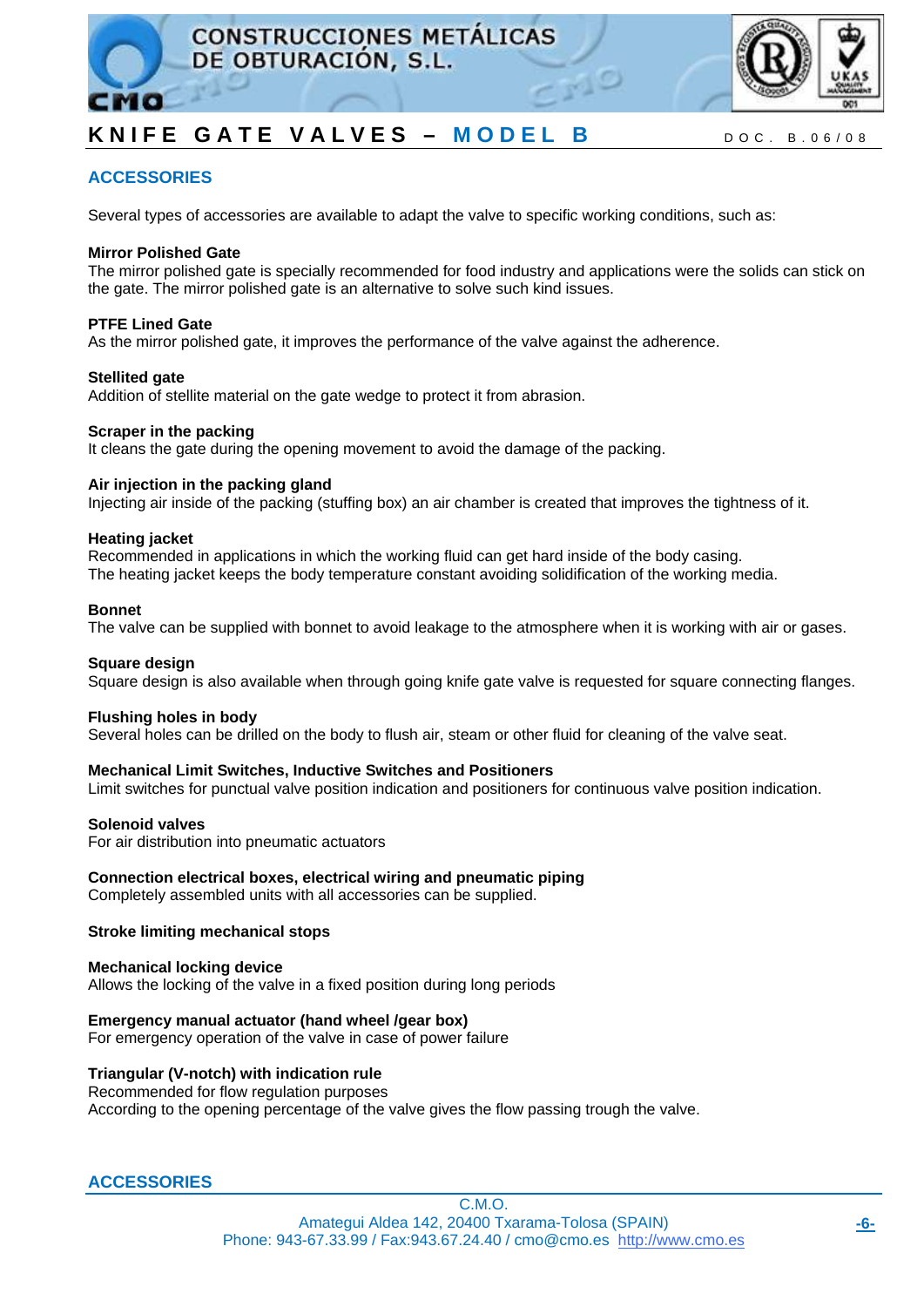



## **ACTUATORS**

The following actuators are available:

MANUAL ACTUATORS



## OTHER TYPES OF ACTUATORS









(\*)NOTE: CHAINWHEEL AND GEAR BOX ALSO AVAILABLE NON RISING STEM DESIGN

(\*)NOTE: SINGLE ACTING ACTUATOR AVAILABLE WITH WITH SPRING TO CLOSE OR SPRING TO OPEN DESIGN.

(\*)NOTE: ALL AUTOMATED VALVES ARE SUPPLIED WITH<br>SAFETY GUARDS COVERING THE GATE MOVEMENT AREA.

## **STEM EXTENSION TYPES**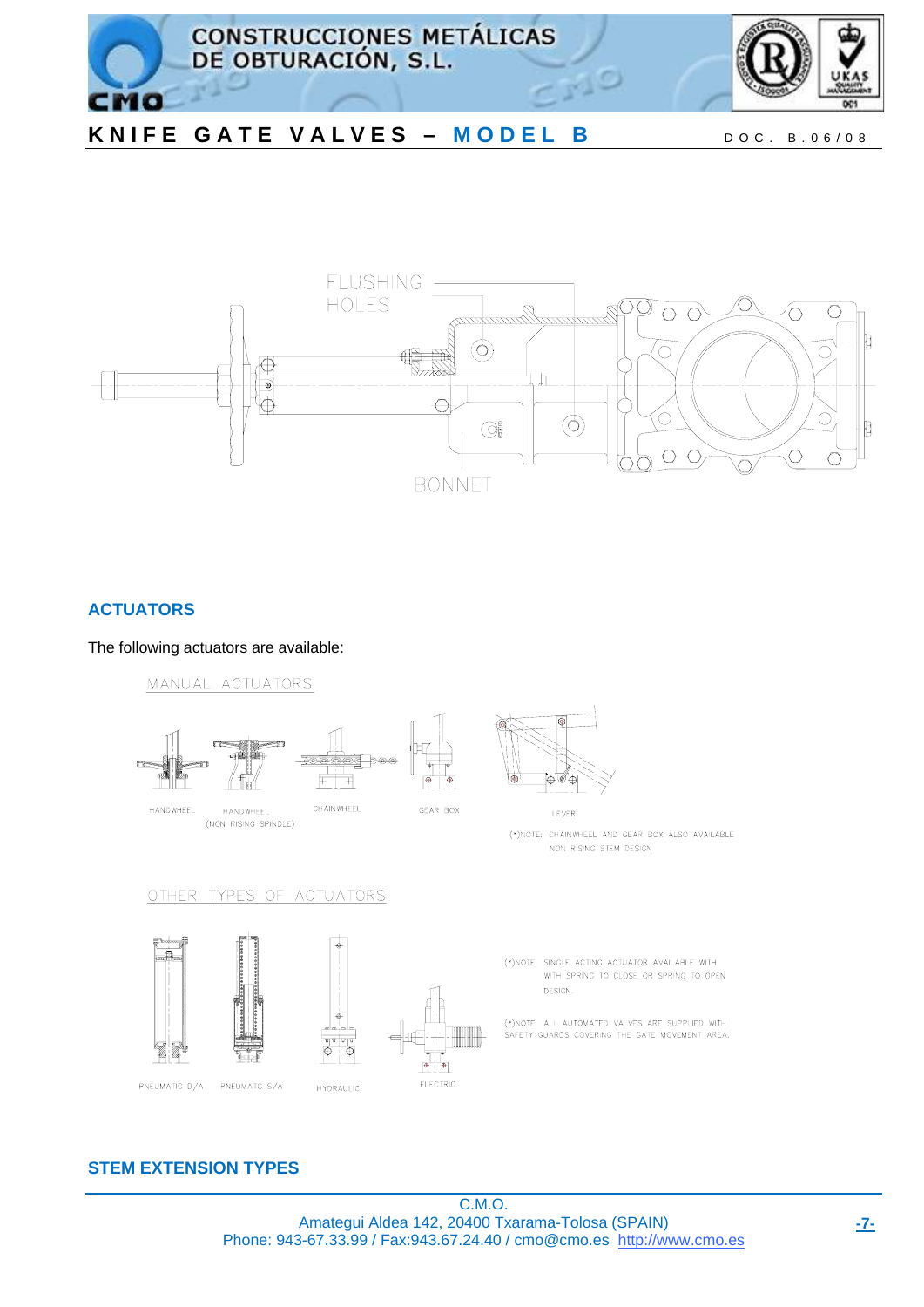









pedestal and two universal joints



8) Rising stem with<br>extended support plates

## **GENERAL DIMENSIONS: HANDWHEEL – RISING STEM (non rising stem also available)**

C.M.O. Amategui Aldea 142, 20400 Txarama-Tolosa (SPAIN) Phone: 943-67.33.99 / Fax:943.67.24.40 / cmo@cmo.es http://www.cmo.es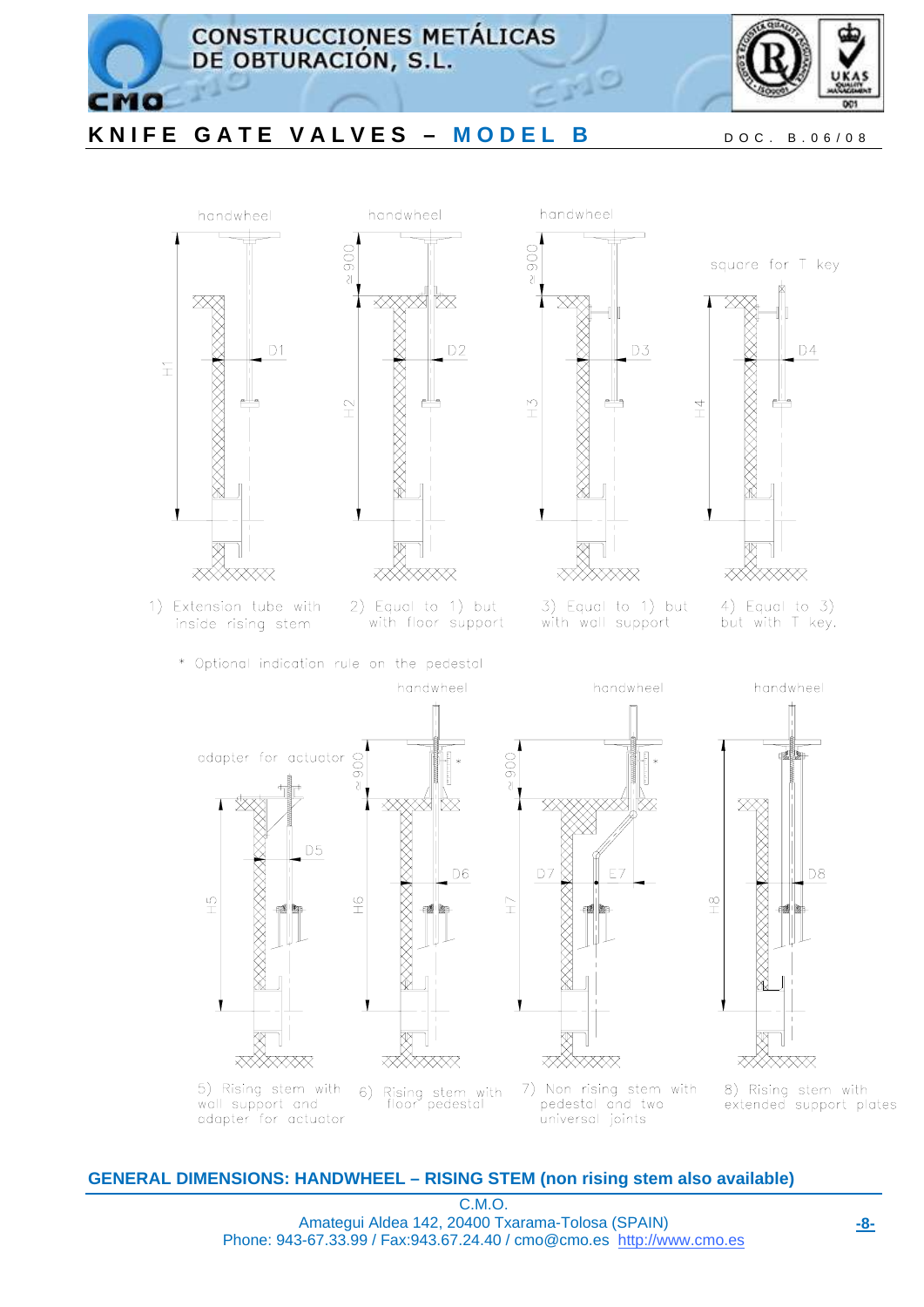

**CONSTRUCCIONES METÁLICAS** DE OBTURACIÓN, S.L.



# KNIFE GATE VALVES - MODEL B DOC. B.06/08



 $\epsilon$ 

| DΝ  | DIMENSIONS |     |     |      |     |      |  |  |  |  |
|-----|------------|-----|-----|------|-----|------|--|--|--|--|
| ΝD  | А          | B   | С   | D    | øν  | Ηv   |  |  |  |  |
| 50  | 40         | 92  | 77  | 299  | 185 | 421  |  |  |  |  |
| 65  | 40         | 92  | 86  | 320  | 185 | 442  |  |  |  |  |
| 80  | 50         | 92  | 115 | 346  | 185 | 469  |  |  |  |  |
| 100 | 50         | 92  | 130 | 386  | 185 | 509  |  |  |  |  |
| 125 | 50         | 102 | 150 | 420  | 225 | 593  |  |  |  |  |
| 150 | 60         | 102 | 159 | 471  | 225 | 644  |  |  |  |  |
| 200 | 60         | 119 | 170 | 582  | 325 | 825  |  |  |  |  |
| 250 | 70         | 119 | 194 | 670  | 325 | 1010 |  |  |  |  |
| 300 | 70         | 119 | 234 | 754  | 380 | 1094 |  |  |  |  |
| 350 | 96         | 290 | 246 | 889  | 460 | 1319 |  |  |  |  |
| 400 | 100        | 290 | 291 | 964  | 460 | 1394 |  |  |  |  |
| 450 | 106        | 290 | 308 | 1083 | 460 | 1613 |  |  |  |  |
| 500 | 110        | 290 | 340 | 1173 | 460 | 1703 |  |  |  |  |
| 600 | 110        | 290 | 397 | 1353 | 460 | 1973 |  |  |  |  |

علم

## **GENERAL DIMENSIONS: PNEUMATIC DOUBLE ACTING (air supply pressure: 6 kg/cm2)**

٠,



| (S(B.S.P.)<br>1111111                                    |     |                   |     |     |               |                                |     |      |  |  |
|----------------------------------------------------------|-----|-------------------|-----|-----|---------------|--------------------------------|-----|------|--|--|
| <b>ØCYLINDER</b><br>$\overline{\mathcal{R}^{\mu\nu\mu}}$ |     | <b>DIMENSIONS</b> |     |     |               |                                |     |      |  |  |
| S(B.S.P.)                                                | DN  | А                 | B   | C   | Ø<br>CYLINDER | S<br>B.S.P.                    | Ø,  | Ηn   |  |  |
| 霉                                                        | 150 | 60                | 102 | 159 | 125           | , ,<br>$\overline{4}$          | 138 | 692  |  |  |
|                                                          | 200 | 60                | 119 | 170 | 160           | ,,<br>$\overline{4}$           | 175 | 869  |  |  |
|                                                          | 250 | 70                | 119 | 194 | 200           | $\sqrt{8}$<br>3                | 218 | 1032 |  |  |
|                                                          | 300 | 70                | 119 | 234 | 200           | $\sqrt{8}$<br>3                | 218 | 1182 |  |  |
|                                                          | 350 | 96                | 290 | 246 | 250           | $\sqrt{8}$<br>$\overline{3}$ , | 270 | 1379 |  |  |
|                                                          | 400 | 100               | 290 | 291 | 250           | $\sqrt{8}$<br>3                | 270 | 1535 |  |  |
|                                                          | 450 | 106               | 290 | 308 | 300           | 2"                             | 382 | 1677 |  |  |
| А                                                        | 500 | 110               | 290 | 340 | 300           | ,,                             | 382 | 1839 |  |  |
|                                                          | 600 | 110               | 290 | 397 | 300           | 2"                             | 382 | 2145 |  |  |
|                                                          |     |                   |     |     |               |                                |     |      |  |  |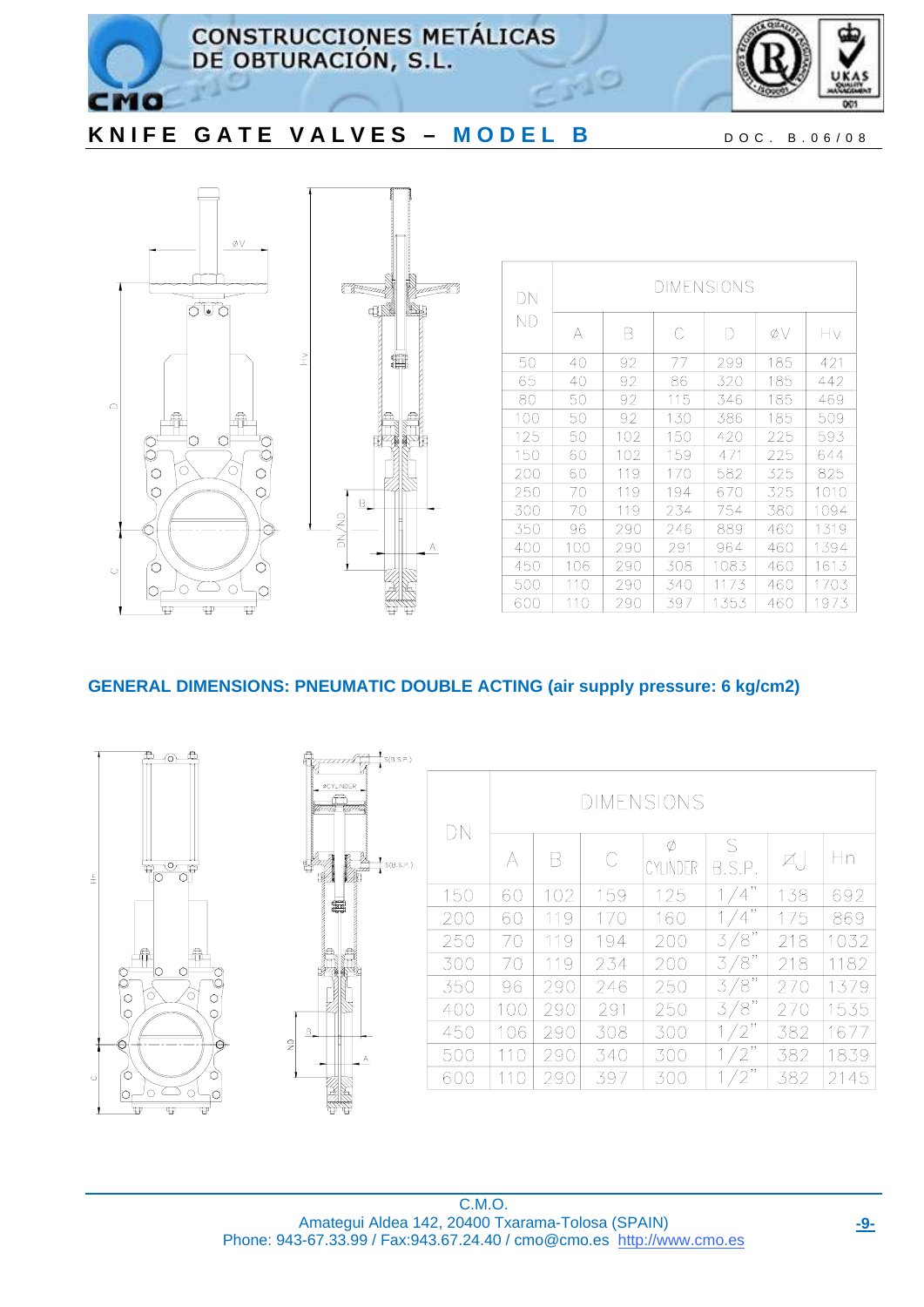



As standard the CMO double acting and single acting actuators are designed to work between 6 and 10 Kg/cm2 air supply pressure.

10 Kg/cm2 is the maximum allowed air supply pressure. When the air supply pressure is less than 6 Kg/cm2 the actuator is oversized.

## **Double acting actuator:**

For valves of diameter DN50 up to DN200 the cylinder jacket and the caps are in aluminium, the piston rod in AISI304, the cylinder piston in steel covered by nitrile and the o-rings in nitrile.

For valves bigger than DN200 the caps are manufactured in nodular cast iron or carbon steel.

The actuator can be manufactured fully in stainless steel under request and specially for very corrosive ambient.

## **Single acting actuator:**

Fail close or fail open single actuators are available (spring to close or spring to open).

For all size of valves the cylinder jacket is manufactured in aluminium, the caps are in cast iron or carbon steel, the piston rod in AISI304, the cylinder piston in steel covered by nitrile, the o-rings in nitrile and the spring in steel. The single acting actuator with spring design is manufactured for valves up to DN300. For bigger sizes a double acting actuator is supplied including an air tank. This is tank keeps inside the necessary air volume to make the last stroke of movement in case of fail.



*Note: Please read the "CMO pneumatic actuators" catalogue for more information.* 

## **GENERAL DIMENSIONS: GEAR BOX – RISING STEM (non rising stem also available)**



| ΝD  | DIMENSIONS |     |     |      |     |      |  |  |  |
|-----|------------|-----|-----|------|-----|------|--|--|--|
|     | А          | R   | C   | F    | F   | Ηr   |  |  |  |
| 150 | 60         | 102 | 159 | 517  | 198 | 686  |  |  |  |
| 200 | 60         | 119 | 170 | 622  | 198 | 911  |  |  |  |
| 250 | 70         | 119 | 194 | 717  | 198 | 1006 |  |  |  |
| 300 | 70         | 119 | 234 | 801  | 198 | 1090 |  |  |  |
| 350 | 96         | 290 | 246 | 873  | 218 | 1262 |  |  |  |
| 400 | 100        | 290 | 291 | 948  | 218 | 1337 |  |  |  |
| 450 | 106        | 290 | 308 | 1067 | 218 | 1656 |  |  |  |
| 500 | 110        | 290 | 340 | 1157 | 218 | 1768 |  |  |  |
| 600 | 110        | 290 | 397 | 1337 | 218 | 1926 |  |  |  |
| 800 | 150        | 340 | 510 | 1850 | 260 | 2650 |  |  |  |